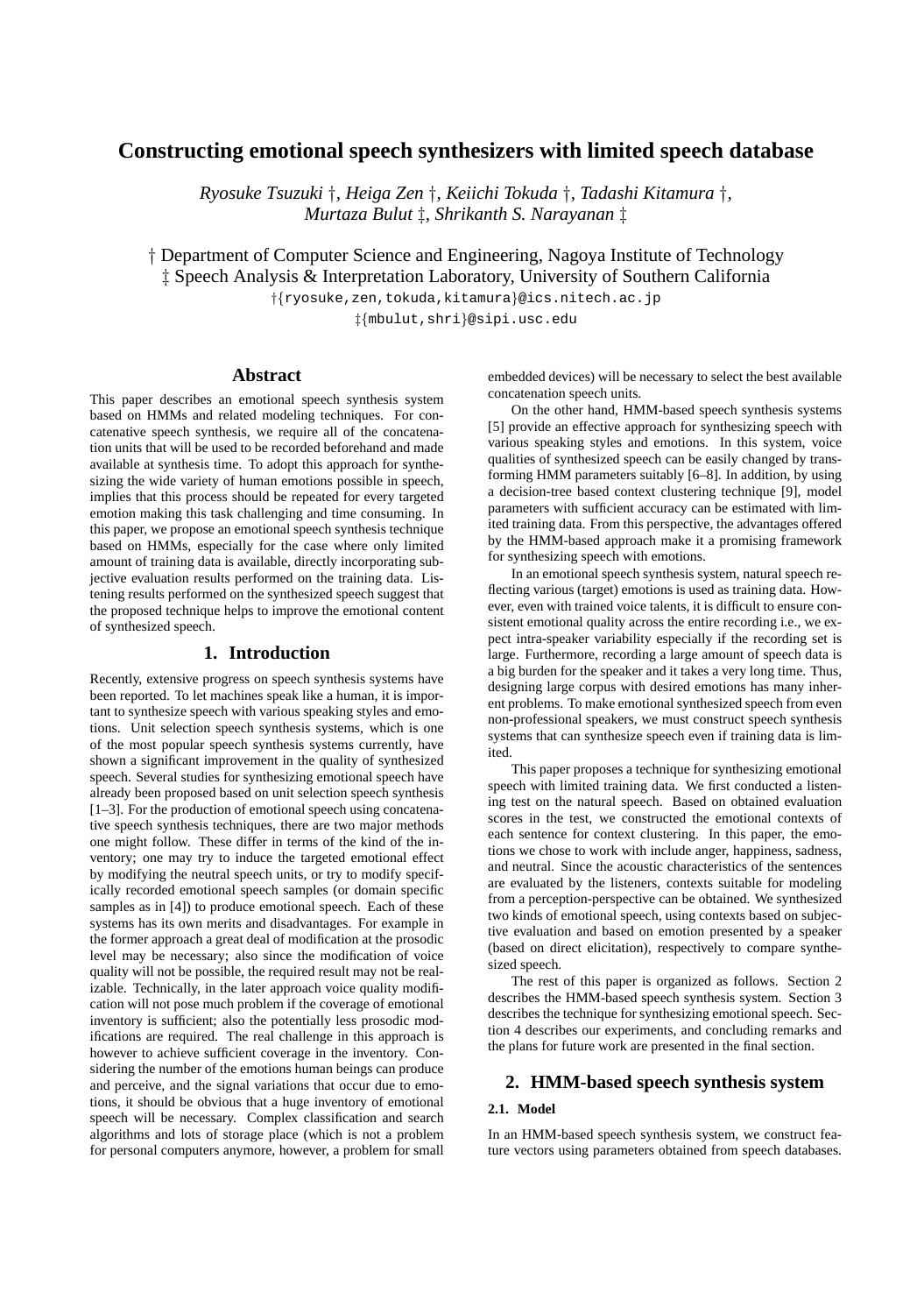

Figure 1: Overview of an HMM-based speech synthesis system.

| Table 1: Numbers of sentences. |  |                             |    |       |  |  |  |
|--------------------------------|--|-----------------------------|----|-------|--|--|--|
| Neutral                        |  | Anger   Happiness   Sadness |    | Total |  |  |  |
| 105<br>74                      |  | 95                          | 89 | 363   |  |  |  |

The feature vector consists of mel-cepstral coefficients as spectral parameters, log fundamental frequency (log *F*0) as frequency parameter, and their delta and delta-delta parameters. Sequences of mel-cepstral coefficient vectors are modeled by continuous density HMMs. Log *F*0 sequences are modeled by a Multi-Space probability Distribution HMM (MSD-HMM) [10]. By using MSD-HMM, voiced and unvoiced frames are modeled by continuous and discrete distributions, respectively.

State durations of each HMM are regarded as a multidimensional observation and the set of state durations of each HMM is modeled by a multi-dimensional Gaussian distribution.

#### **2.2. System overview**

An HMM-based speech synthesis system consists of two parts, training part and synthesis part. The system overview is shown in Fig. 1.

In the training part, first, context-independent HMMs are trained by feature vectors and label boundaries. After converting to context-dependent HMMs, they are estimated by embedded training. However, model parameters with sufficient accuracy cannot be estimated with limited training data. To overcome this problem, we apply a tree-based context clustering technique based on an MDL criterion [9] for the spectrum, *F*0 and state duration. Since each of the feature component (spectrum, *F*0 and duration) has its own contextual factor influence, the distributions for spectral parameter, *F*0 parameter and the state duration are clustered independently.

In the synthesis part, a text to be synthesized is converted to a context-dependent label sequence. Then, a sentence HMM is constructed by concatenating context-dependent HMMs according to the label sequence. State durations of the sentence HMM are determined so as to maximize their probabilities for the state duration densities [11]. According to the obtained state durations, a sequence of mel-cepstral coefficients and *F*0 values including voiced/unvoiced decisions is generated from the sentence HMM by using a speech parameter generation algorithm [12]. Finally, a speech waveform is synthesized directly from the generated parameters by using the MLSA filter [13].

|  |  | Table 2: Examples of sentences. |
|--|--|---------------------------------|
|  |  |                                 |

| <b>Emotional</b> state | Sentence                                     |
|------------------------|----------------------------------------------|
| Neutral                | My shoe size is eleven.                      |
| Anger                  | The traffic has been blocked by an accident. |
| Happiness              | My teacher gave me a good grade.             |
| <b>Sadness</b>         | I lost the game today.                       |

# **3. Emotional speech synthesis**

#### **3.1. Dataset for Training**

For concatenative speech synthesis, we require all of the concatenation units that will be used to be recorded beforehand and made available for processing at synthesis time. Assuming that the emotional set, i.e., the emotions that we are interested in, is decided a priori, the next step is to assure complete phonetic coverage. The need for a complete coverage requires that the context is designed carefully. Specifically, if the emotional recordings will consist of sentences, the sentences should be constructed appropriately; the same is also true if paragraphs will be recorded. Having a specific context to record and the need to obtain specific emotional effects suggests that professional actors and actresses should be employed. In that way, we can be sure that the target emotions have been expressed. To test how the recordings are perceived, listening tests can be performed with native listeners and if the recognition rates are not satisfactory, the recordings can be repeated. Using professional actors in recording the emotional inventory will also minimize the burden of having to subjectively classify emotions after the recording. Another approach for emotional recording, strongly supported by Campbell [14], is recording real life situations with no specifically designed context to record. The advantage of this approach is that more natural emotional expressions will be collected; the disadvantage is that we may need to record a large inventory due to the lack of direct control over the recorded context. In addition to that, the need for the classification of the emotions in the "real life" scene is necessary, an incredibly challenging task.

In this paper, we chose to work with four target emotional states: anger, happiness, sadness, and neutral. First, four different source text scripts (one for each emotional state) were prepared. Our aim in preparing the source text was to build emotionally biased sentences that could easily be uttered with the required emotion. The source sentences were designed as short declarative sentences. To motivate and focus the speaker, a one or two sentence scenario accompanied each of the source sentences. These brief scenarios were prepared for eliciting happy, sad and angry speech inventories, and were not used for the neutral sentences. The male speaker recorded for this experiment had no professional acting experience. The number of speech data in dataset with each emotional state and examples of emotionally biased sentences are shown in Tab. 1 and Tab. 2, respectively. In such recordings, especially by nonprofessional speakers, it is difficult to increase the number of sentence any further. This underscores the need for constructing a speech synthesis system which can synthesize speech with various emotional states even when the training data is limited.

#### **3.2. Evaluation of Natural Speech**

Recording large amounts of speech with a certain style is very difficult. Although trained voice talent may work well, recording speech with suitable and consistent characteristics of desired emotion has its limitations. Therefore, the corpus with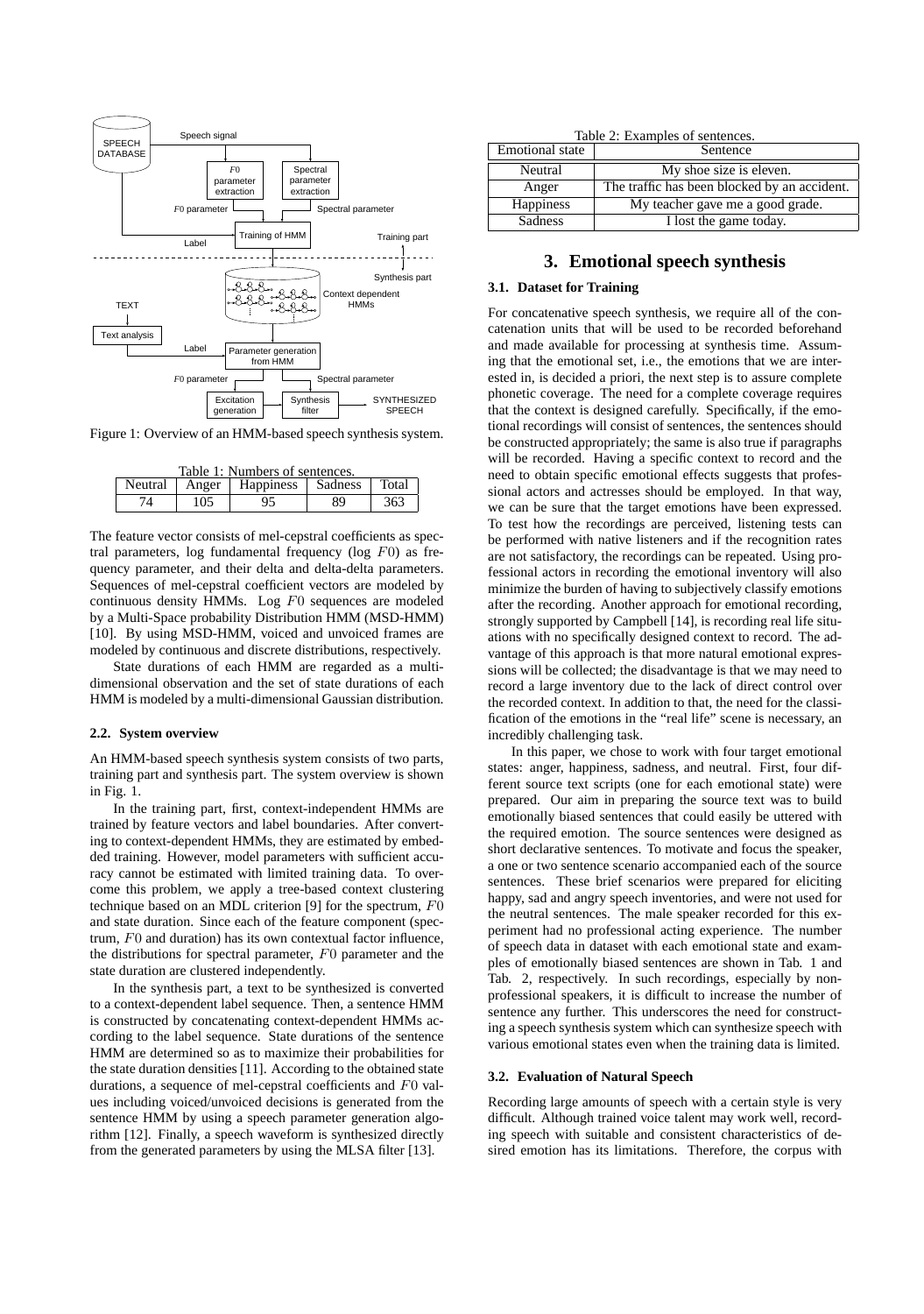Table 3: Results of listening test. (Natural Speech)

|         |      | Recognition Rate (%) |      |      |      |  |  |
|---------|------|----------------------|------|------|------|--|--|
|         |      | Neu.                 | Ang. | Hap. | Sad. |  |  |
|         | Neu. | 68.4                 | 0.0  | 0.0  | 31.6 |  |  |
| Natural | Ang. | 4.8                  | 92.3 | -2.9 | O.   |  |  |
| Speech  | Hap. | 49.8                 | 0.6  | 47.1 | 2.5  |  |  |
|         | Sad. | 20.0                 | 0.0  | 0.6  | 79.4 |  |  |

Table 4: Numbers of distributions after context clustering.

| Model      | Mel-cepstrum | <b>Duration</b> |  |
|------------|--------------|-----------------|--|
| "speaker"  |              |                 |  |
| "listener" |              |                 |  |

emotional speech may not indeed have the actual emotional styles intended by the "speaker." In modeling the characteristics of emotional speech, it is desirable to use emotional styles based on the perception of the "listener."

Therefore, in this paper, before the speech synthesis experiments, we conducted a subjective listening test for natural speech with 10 listeners who were non-native speakers of English. We expect that it could reduce the effect of contents of each sentence, though there may be cross-cultural effects in the results. Listeners were asked to choose the most suitable emotional state among anger, happiness, sadness, or neutral for all sentences included in training data.

Table 3 shows the results of listening tests for natural speech. We used these results to obtain the contexts about emotions for training as described in 3.3. Since the acoustic characteristics of the sentences are evaluated by the listeners, contexts suitable for modeling from a perception-perspective can be obtained.

However, according to the results of listening tests, the overall recognition rate is 72.4%. Particularly, recognition rate for happiness is lower than 50.0%. These facts show that the difficulty of ensuring consistent emotional quality. To make emotional synthesized speech with limited data spoken by nonprofessional speaker is very challenging task.

#### **3.3. Contextual Factors**

Speech signals are affected by a lot of contextual factors (e.g., phone identify factors, stress-related factors). If more detailed contextual factors are prepared, we can train more accurate acoustic models. In this paper, contextual factors (contexts) based on [5, 15] are taken into account.

In addition, factors of emotion are taken into account as contexts. We prepared two kinds of contexts: one was constructed based on results of the listening tests. First, for each sentence included in training data, we counted the number of votes for each emotion state in the listening test. Using the results, we constructed contexts for each sentence (e.g., if the number of votes for neutral about the sentence was 7, for anger 0, for happiness 1, and for sadness 2, the emotional context for the sentence is "neutral : anger : happiness : sadness = 7:0:1:2."). Another was constructed based on the original intention of the speaker, i.e., emotion state for the sentence presented by a speaker. (e.g., uttered with anger).

# **4. Experiment**

## **4.1. Synthesis Experiment**

Speech signals were sampled at 22.05kHz and windowed by a 24.5-ms Blackman window with a 4.9-ms shift, and then mel-



Figure 2: Example of decision tree.("speaker" - *F*0 - 3rd state)



Figure 3: Example of decision tree.("listener" - *F*0 - 3rd state)

cepstral coefficients were obtained by the mel-cepstral analysis. *F*0 parameters were extracted automatically by ESPS get f0. The resulting *F*0 parameters were not corrected manually. Feature vector consists of spectral and *F*0 parameter vectors. The spectral parameter vector consists of 34 mel-cepstral coefficients including the zeroth coefficient, their delta and delta-delta coefficients. The *F*0 parameter vector consists of log fundamental frequency, its delta and delta-delta. We used 5-state left-to-right HMMs. Each output probability distribution was modeled by a 5-dimensional single Gaussian with diagonal covariance matrix.

In this experiment, all the speech included in the database were used for training HMMs. We constructed models with contexts of speaker's intention ("speaker") and emotion based on subjective evaluation ("listener"), separately. The number of distributions for spectrum models, *F*0 models and state duration models after context clustering are shown in Tab. 4. Examples of decision-trees for "speaker"and "listener"are shown in Fig. 2 and 3, respectively. Context dependent labels except emotional context for training and testing were extracted from texts by Festival Speech Synthesis System [16] without manual correction. In synthesizing speech, we used contexts involving a single emotional state (e.g., "listener" - neutral : anger : happiness : sadness =  $0:10:0:0$ , "speaker" - uttered with anger).

### **4.2. Evaluation Experiment**

One of the biggest challenges in speech technology research tends to be in the evaluation of the results. Being targeted for humans, in most cases the evaluation experiments are performed with humans, which means that the conclusions derived from these results are highly subjective. In addition to that, since it is practically impossible for each researcher to employ the same group of people, technically it is impossible to compare the results in a scientific way. In other words, since each research uses different listener groups, the results are usually biased by the subjective factors directly related to the partici